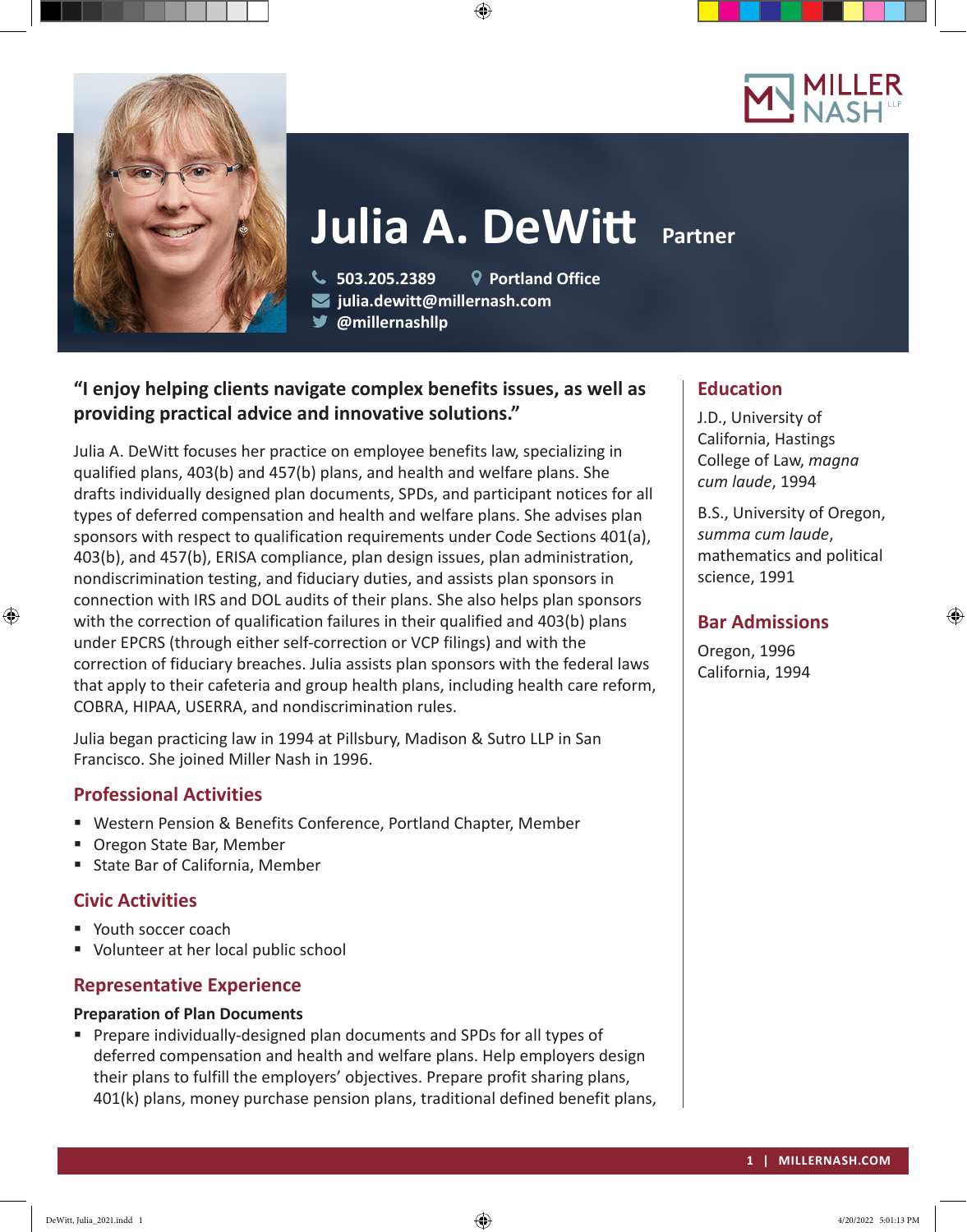## **Julia A. DeWitt**

403(b) plans, 457(b) plans, nonqualified plans, cafeteria plans, health flexible spending arrangements, DCAPs, HSAs, severance plans, EAPs, educational assistance plans, trust agreements, medical reimbursement plans, and wrap-around plans. Prepare defined contribution plans with varying features, including safe-harbor 401(k) plans, automatic enrollment, and Roth contributions. Prepare plans with all types of employer contribution formulas, including integration with Social Security, new comparability, and age- and service-weighted formulas. Monitor law changes and keeps the plan documents up-to-date. Prepare all types of notices to participants, including 204(h) notices, QDIA notices, safe-harbor notices, automatic enrollment notices, benefit forms, COBRA notices, and privacy notices.

 $\textcolor{black}{\textcircled{\footnotesize{1}}}$ 

#### **Qualified Plan Law Compliance**

 Assist plan sponsors to ensure that their plans remain qualified under Code Sections 401(a), 403(b), or 457(b). Advise with respect to all qualification requirements, including issues involving eligibility, vesting, contributions, benefit accruals, limits on contributions and benefits, distributions, participant loans, design-based safe harbors, and coverage and nondiscrimination testing. Help plan sponsors comply with ERISA, including advising plan fiduciaries regarding their fiduciary duties under ERISA, assisting plan administrators with ERISA's reporting and disclosure requirements, advising regarding the prohibited transaction rules, and ensuring fiduciary protection for participant-directed investments.

#### **Correction of Qualification Defects**

 Helped plan sponsors with the correction of qualification failures in their qualified and 403(b) plans under EPCRS, through either self-correction or VCP filings. These failures included incorrect or untimely contributions, improper distributions, participation errors, testing failures, vesting failures, improper participant loans, and failures to amend. The recommended and implemented corrections enabled the plans to maintain their qualified status.

#### **IRS & DOL Audits**

 $\textcircled{\scriptsize{+}}$ 

 Assisted several plan sponsors in connection with IRS and DOL audits of their plans. These audits involved issues of improper plan loans to participants, incorrect valuation of plan assets, breaches of fiduciary duty, and qualification defects. Prepared clients for the audits and assisted with resolving any identified issues. As a result of representation, plan sponsors were able to avoid plan disqualification and civil penalties under ERISA.

#### **Correction of Fiduciary Breaches**

 Assisted plan sponsors to correct various fiduciary breaches, including the failure to timely deposit elective deferrals, failure to hold plan assets in trust, exclusive benefit violations, prohibited transactions, and failure to properly value plan assets.

#### **Group Health Plan Law Compliance**

- Assist plan sponsors with the federal laws that apply to their group health plans, including the ACA, COBRA, HIPAA, USERRA, Medicare Part D, nondiscrimination rules applicable to self-insured health plans, mandated coverage and benefits, and ERISA's trust requirement. Also assist plan sponsors with the issues involving the coverage of domestic partners, including plan design and tax consequences.
- Counsel plan sponsors regarding compliance with the ACA, including the play or pay rules, health coverage reporting, the tax exclusion and required coverage of adult children, the grandfathered plan rules, the rules regarding excepted benefits, the restrictions on lifetime and annual limits, preexisting condition exclusions, rescissions, the required notices to participants, and the internal and external claims review process. Helps plan sponsors respond to proposed penalties from the IRS for failing to offer health coverage or failing to do the required health coverage reporting.

⊕